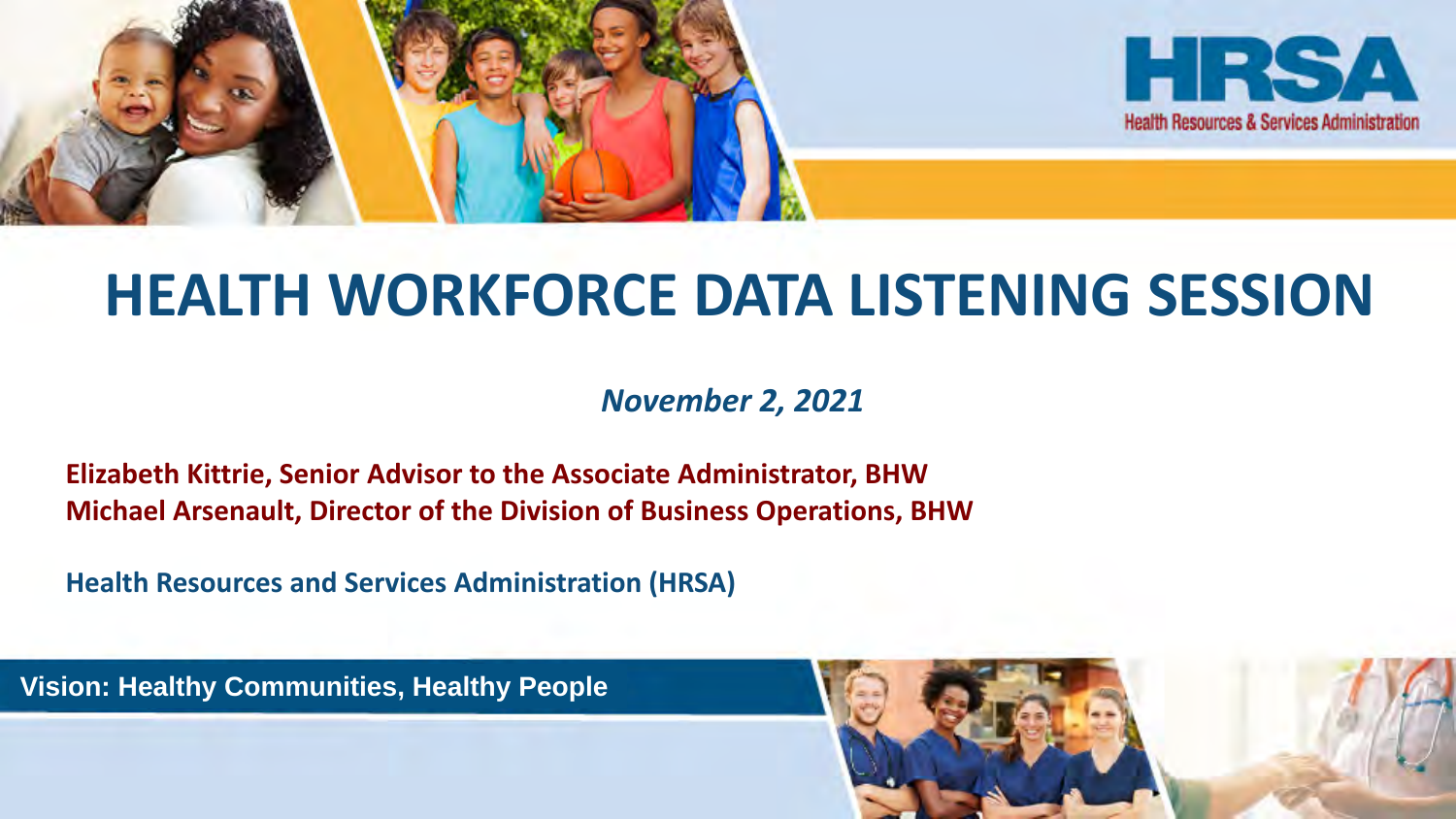#### **PROJECT GOALS**

- Enhance the findability and usability of BHW's health workforce data
- Present health workforce data more coherently across BHW programs
- Clean up data that is misaligned or outdated
- Identify data gaps and stakeholder needs

#### **ANTICIPATED TIMELINE**

- Phase 1 (Oct Dec 2021): Develop HDW strategy and roadmap
- Phase 2 (Jan June 2022): Implementation of identified changes



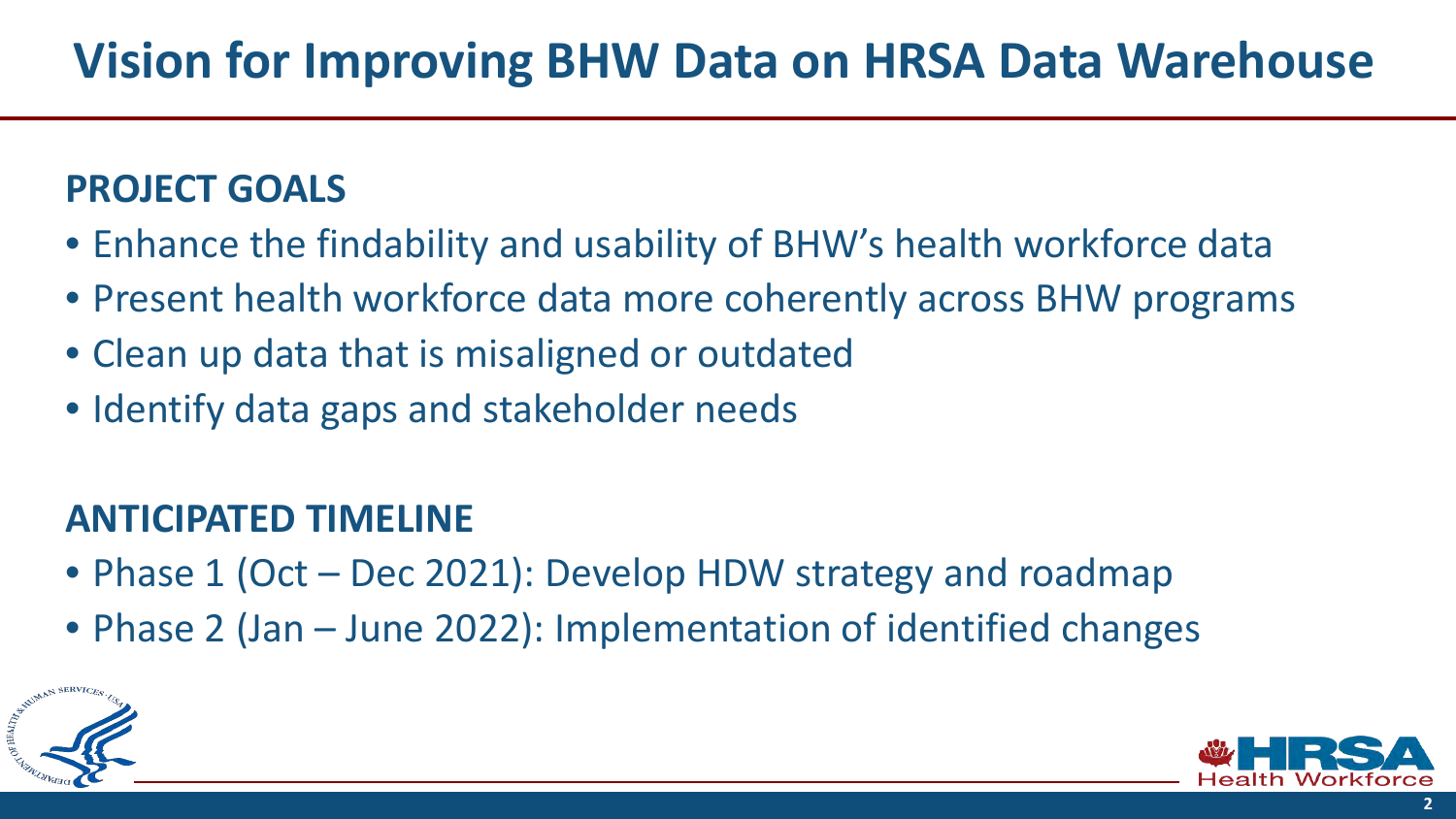### **Drivers for Externalizing BHW's Health Workforce Data**



#### **BHW Mandates for Data Sharing**



**Foundations for Evidence-Based Policy Making Act of 2018**



**HRSA Goal to Promote Public Health & Support Workforce Development thru Data**



**BHW's Data Management Initiative and Investment in New Dashboards & Tools**



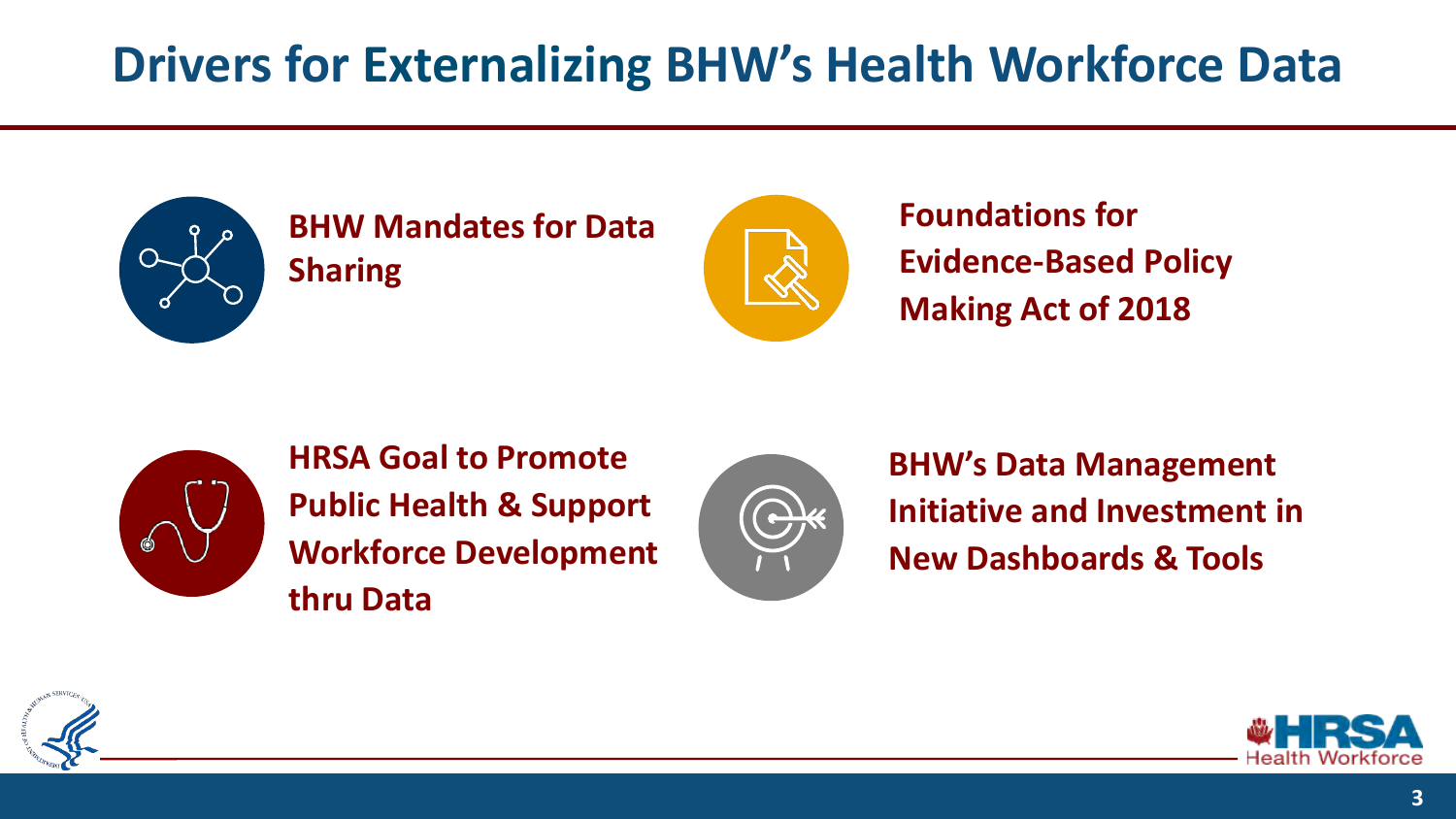#### **Health Workforce Data on HRSA Data Warehouse**





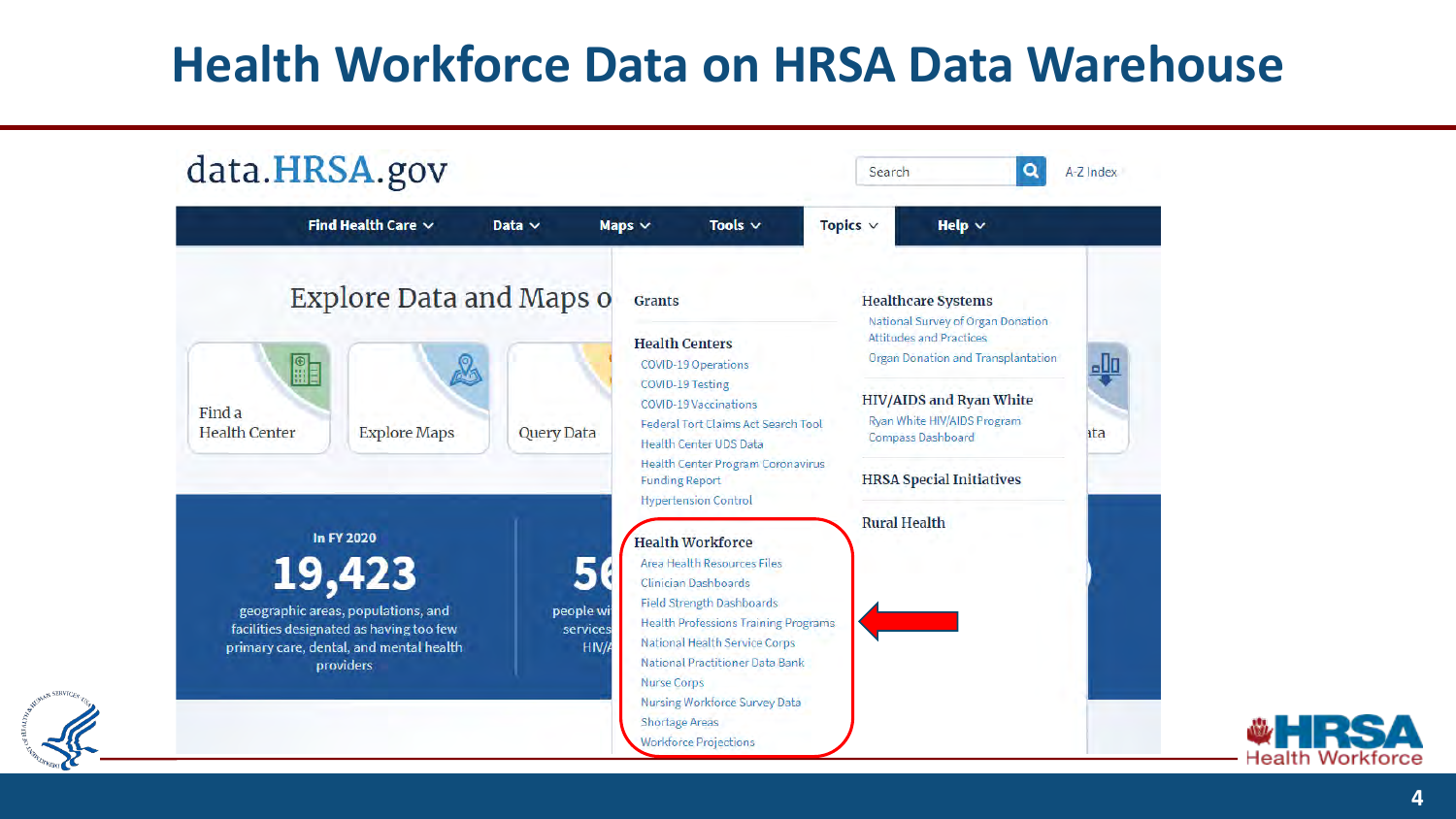#### **Initial Questions for ACTPCMD Members**

How are you using the HRSA Data Warehouse now, if at all?

What information are you seeking and what are you trying to do?



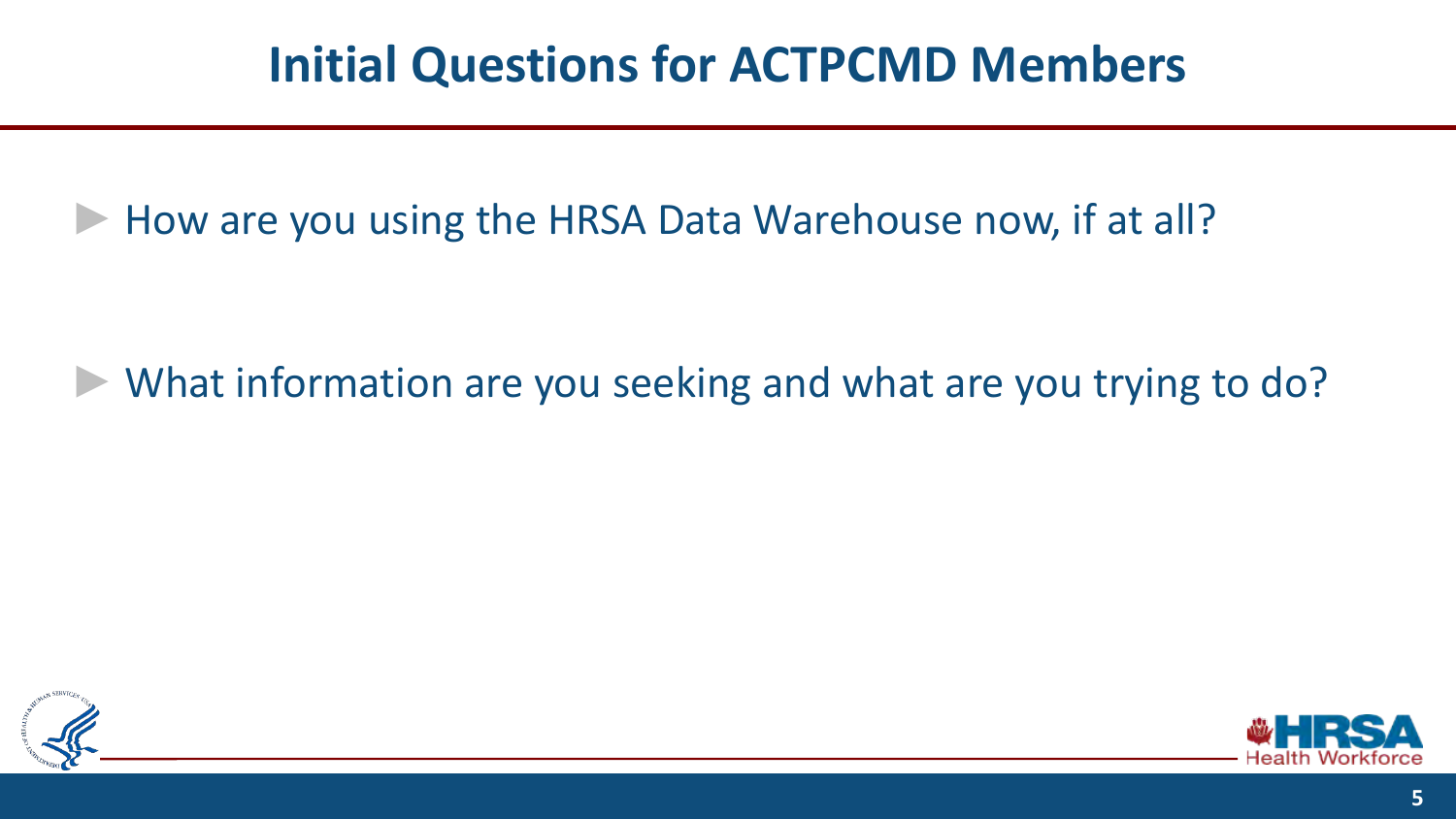#### **HDW Overview and Questions for ACTPCMD Members**

What is your awareness of these data tools?

How are you or your organization using these data?

What feedback do you have on these data or tools?



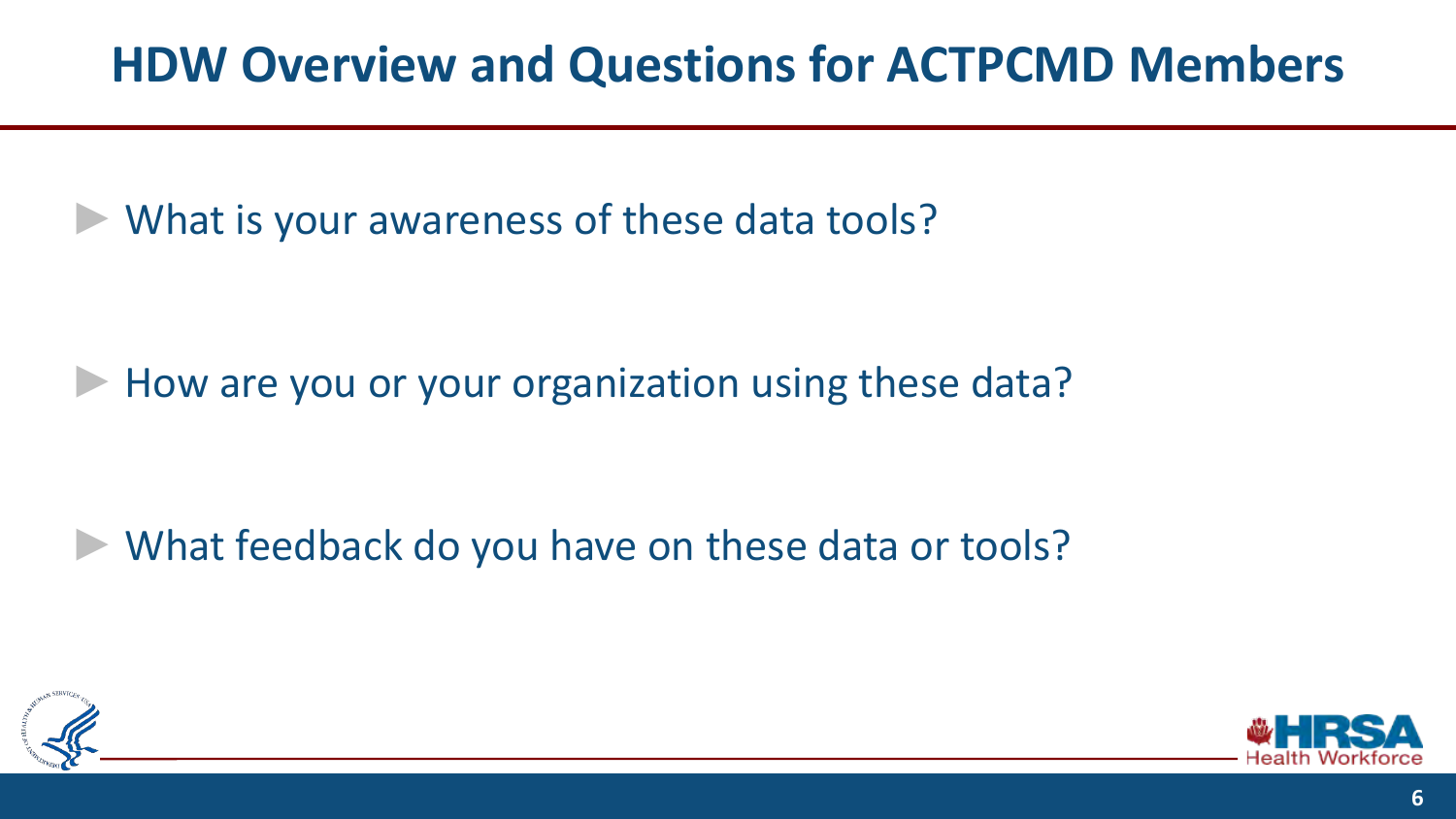### **National Health Workforce Data Resources on HDW**

| <b>Resource</b>                                  | <b>Description</b>                                                                                                                                 | <b>Data Dashboard/Tools</b>                                                                                         |
|--------------------------------------------------|----------------------------------------------------------------------------------------------------------------------------------------------------|---------------------------------------------------------------------------------------------------------------------|
| <b>Shortage Designation</b>                      | Designation information on Health Professional<br>Shortage Areas (HPSAs) and Medically<br>Underserved Areas/Populations (MUA/P)                    | Find/locator Tools for HPSAs and<br>MUA/Ps<br>Explorer Tool filterable by shortage<br>type, score, and rural status |
| <b>National Practitioner Data</b><br><b>Bank</b> | National repository of medical malpractice and<br>adverse actions related to health care<br>practitioners, providers, and suppliers                | <b>Public Use Data File</b><br>Data Analysis Tool<br><b>Compliance Visualization Tool</b>                           |
| <b>Area health Resource Files</b>                | Information resource with 8,000 variables from<br>50 sources covering a wide range of health care<br>data at the county, state and national levels | Downloadable Data Files<br><b>AHRF Visualization Tool (clinician</b><br>workforce data only)                        |
| <b>Health Workforce Projection</b><br>Tool       | An interactive tool, based on HRSA's<br>microsimulation model, that visualizes the<br>supply of and demand of health professionals                 | Interactive visualization tool                                                                                      |



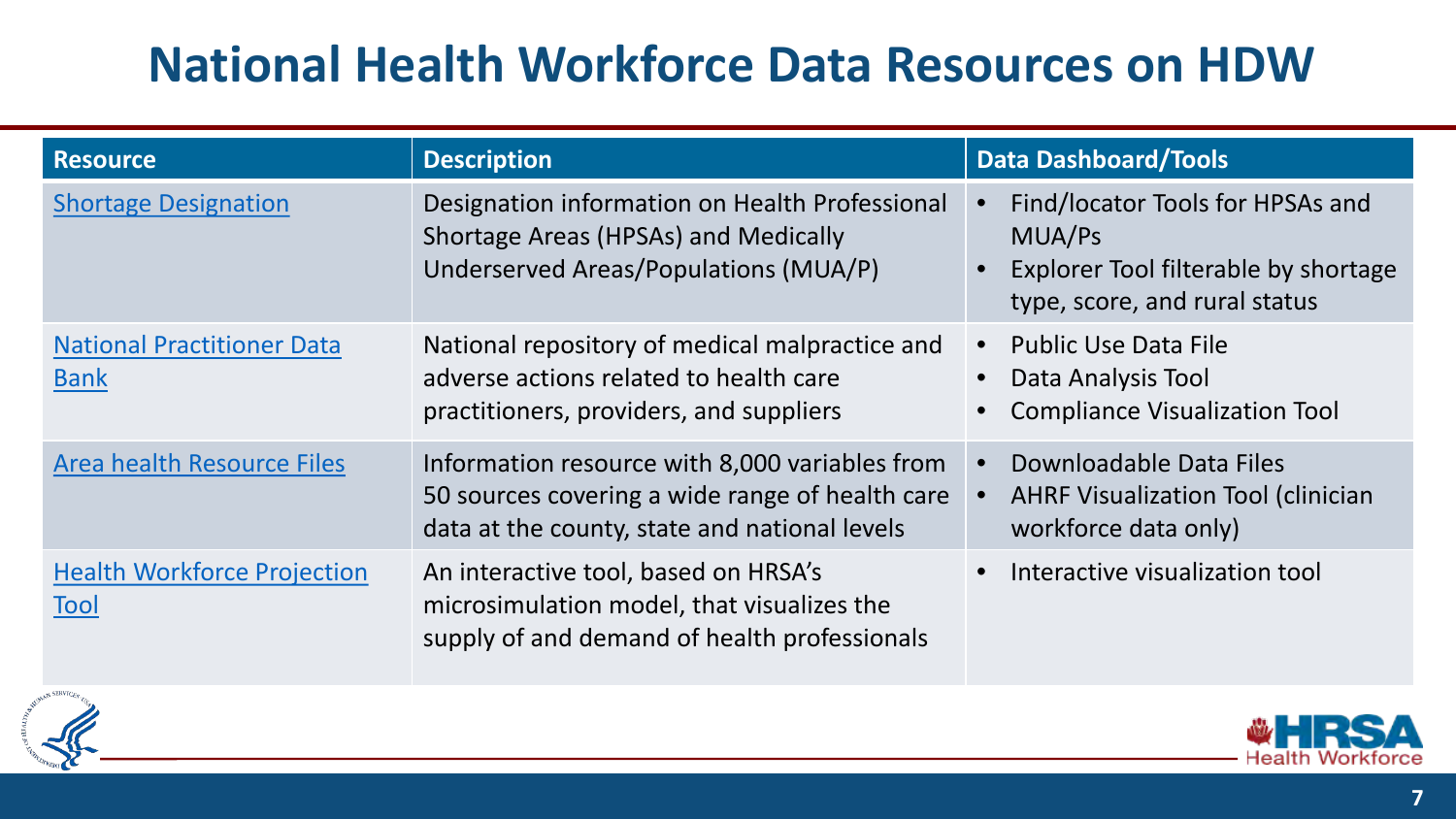#### **Grant-related Health Workforce Data Resources on HDW**

| <b>Resource</b>                                       | <b>Description</b>                                                                                                                                                                                                                | <b>Data Dashboard/Tools</b>                                                                                                                                                                                                |
|-------------------------------------------------------|-----------------------------------------------------------------------------------------------------------------------------------------------------------------------------------------------------------------------------------|----------------------------------------------------------------------------------------------------------------------------------------------------------------------------------------------------------------------------|
| <b>Grant Data (various pages)</b>                     | Information on Grant Award Amounts, Recipients,<br>Location, and Abstracts<br>Various tools that allow users to map grantee<br>data, filter, and export key information                                                           | <b>HRSA Award Facts</b><br><b>HRSA Find Grant Tool</b><br><b>HRSA Explore Grant Tool</b><br><b>HRSA Map Tool</b><br><b>AHEC Directory</b><br><b>Health Professions Loan</b><br><b>Grantee Report</b><br>Grantee Scorecard* |
| <b>Health Professions Training</b><br><b>Programs</b> | Information on HRSA training programs including<br>demographic summaries of trainees by program<br>and year, locations and types of clinical training<br>sites, and types of curricula developed for<br>trainees, faculty, and CE | Interactive dashboard<br>Exportable data files                                                                                                                                                                             |

\*Grantee Scorecard is only available via login within the EHB system

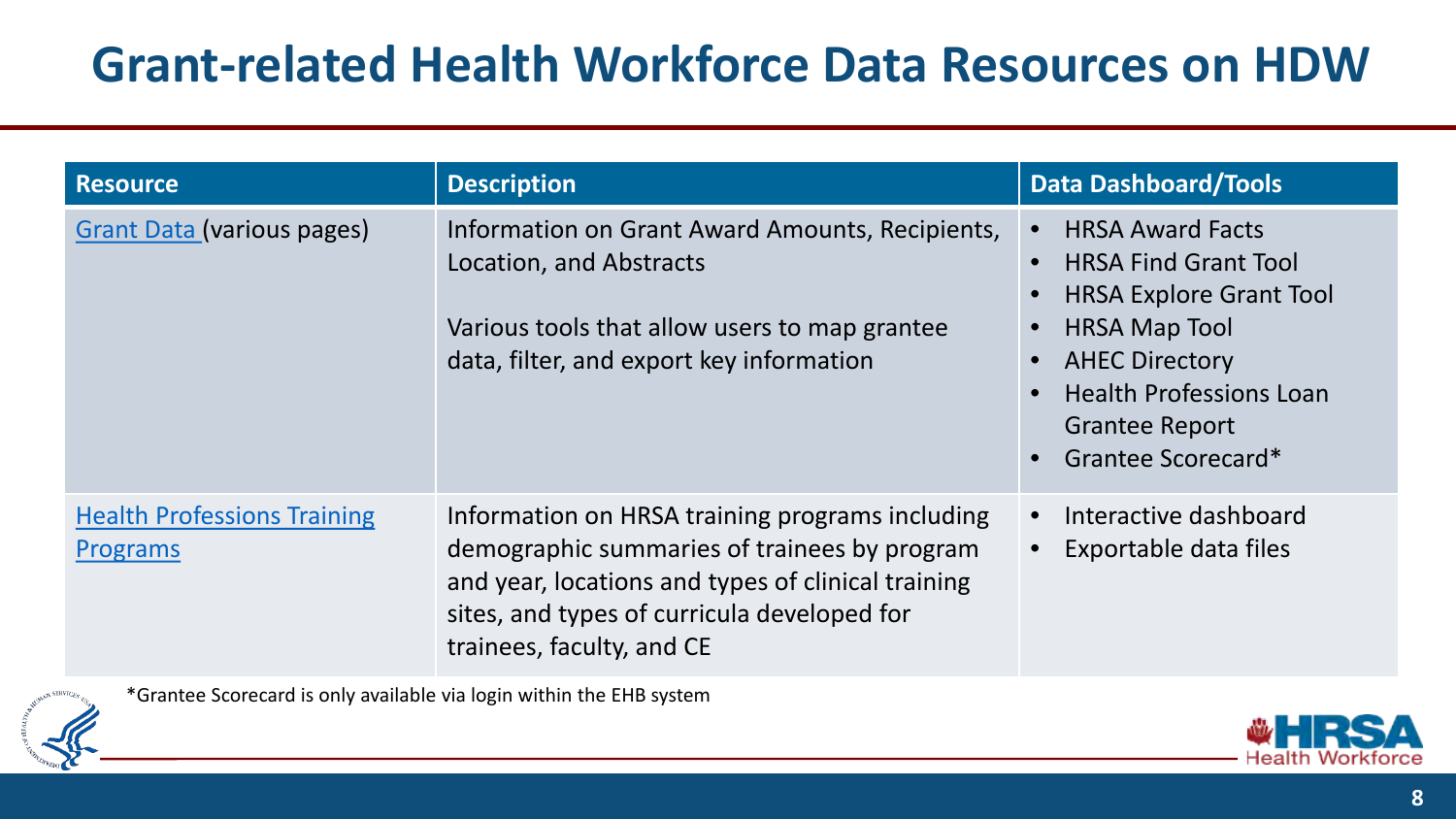### **Other Programmatic Health Workforce Data on HDW**

| <b>Resource</b>                                                       | <b>Description</b>                                                                                                                                                                     | <b>Data Dashboard/Tools</b>                                                                                               |
|-----------------------------------------------------------------------|----------------------------------------------------------------------------------------------------------------------------------------------------------------------------------------|---------------------------------------------------------------------------------------------------------------------------|
| <b>National Health Service Corps</b>                                  | Programmatic data sources and map<br>visualizations specific to the NHSC                                                                                                               | Filterable and downloadable data<br>$\bullet$<br>related to NHSC sites, clinicians, etc.                                  |
| <b>Nurse Corps</b>                                                    | Programmatic data sources and map<br>visualizations specific to the Nurse Corps                                                                                                        | Filterable and downloadable data<br>$\bullet$<br>related to Nurse corps participants,<br>scholars, and graduates in field |
| <b>Bureau of Health Workforce Field</b><br><b>Strength Dashboards</b> | National Health Service Corps (NHSC) and<br>Nurse Corps participants employed as of<br>9/30 of a specific fiscal year                                                                  | Filterable dashboard and map<br>$\bullet$<br>Exportable data files<br>$\bullet$                                           |
| <b>Bureau of Health Workforce</b><br><b>Clinician Dashboards</b>      | Retention and location data of NHSC, Nurse<br>Corps, THCGME, and CHGME alumni                                                                                                          | Filterable dashboard and map<br>$\bullet$<br>Exportable data files                                                        |
| <b>Health Workforce Connector</b>                                     | Interactive tool allows users to search and<br>locate open job opportunities and training<br>sites by a range of criteria (geography, HPSA<br>score, clinician type) and post profiles | Search tool<br>$\bullet$<br>Exportable files with listings of open<br>$\bullet$<br>sites or job opportunities             |



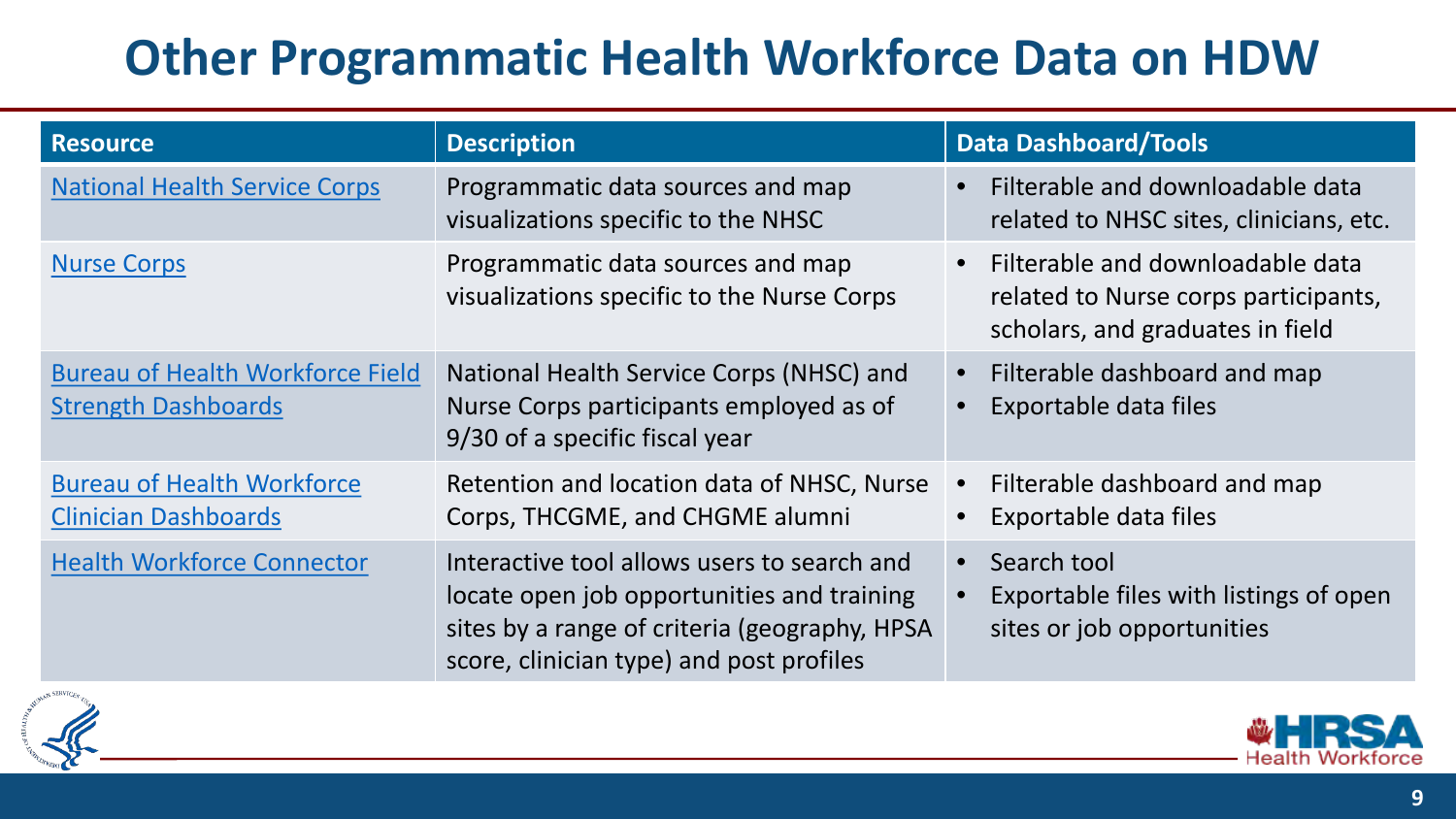### **Assessment of HDW Page Views (FY21)**

|                                        | <b>AVG/Month</b> | <b>AVG/Day</b> |
|----------------------------------------|------------------|----------------|
| <b>Total Monthly</b>                   | 101,426          | 3,612          |
| Find Shortage Areas by Address         | 26,719           | 952            |
| <b>HPSA Find</b>                       | 24,449           | 871            |
| <b>Find Shortage Areas</b>             | 15,726           | 560            |
| <b>MUA Find</b>                        | 8,865            | 316            |
| Data Explorer - All Users              | 5,925            | 211            |
| <b>Shortage Areas</b>                  | 3,107            | 111            |
| FQHCs and LALs by State Report         | 2,845            | 101            |
| <b>Workforce Projections</b>           | 3,054            | 8              |
| Area Health Resources Files            | 1,932            | 69             |
| Data by Geography                      | 1,525            | 54             |
| <b>National Health Service Corps</b>   | 1,328            | 47             |
| Nursing Workforce Survey Data          | 1,444            | 51             |
| <b>Health Workforce</b>                | 995              | 35             |
| <b>AHRF Downloads</b>                  | 976              | 35             |
| <b>National Practitioner Data Bank</b> | 1,302            | 46             |



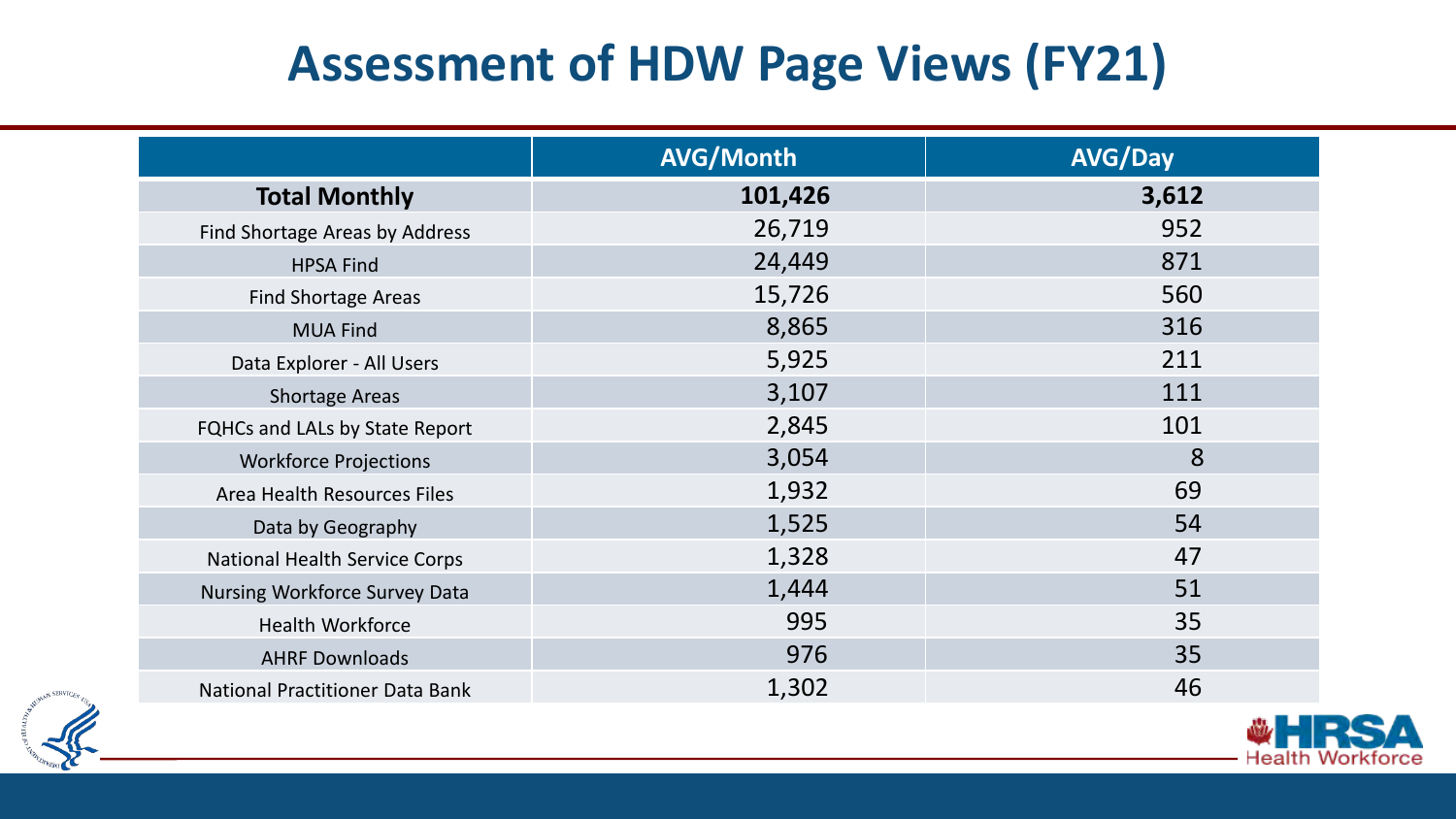#### **Next Steps and Additional Feedback**

- Continue listening sessions with stakeholders (Now December 2021)
- Strategy Development for Data Externalization (Now December 2021)
- Implement Changes to HRSA Data Warehouse (January June 2022)
- Additional feedback from ACICBL members can be sent to the ACICBL DFO

Shane Rogers at [SRogers@hrsa.gov](mailto:SRogers@hrsa.gov)



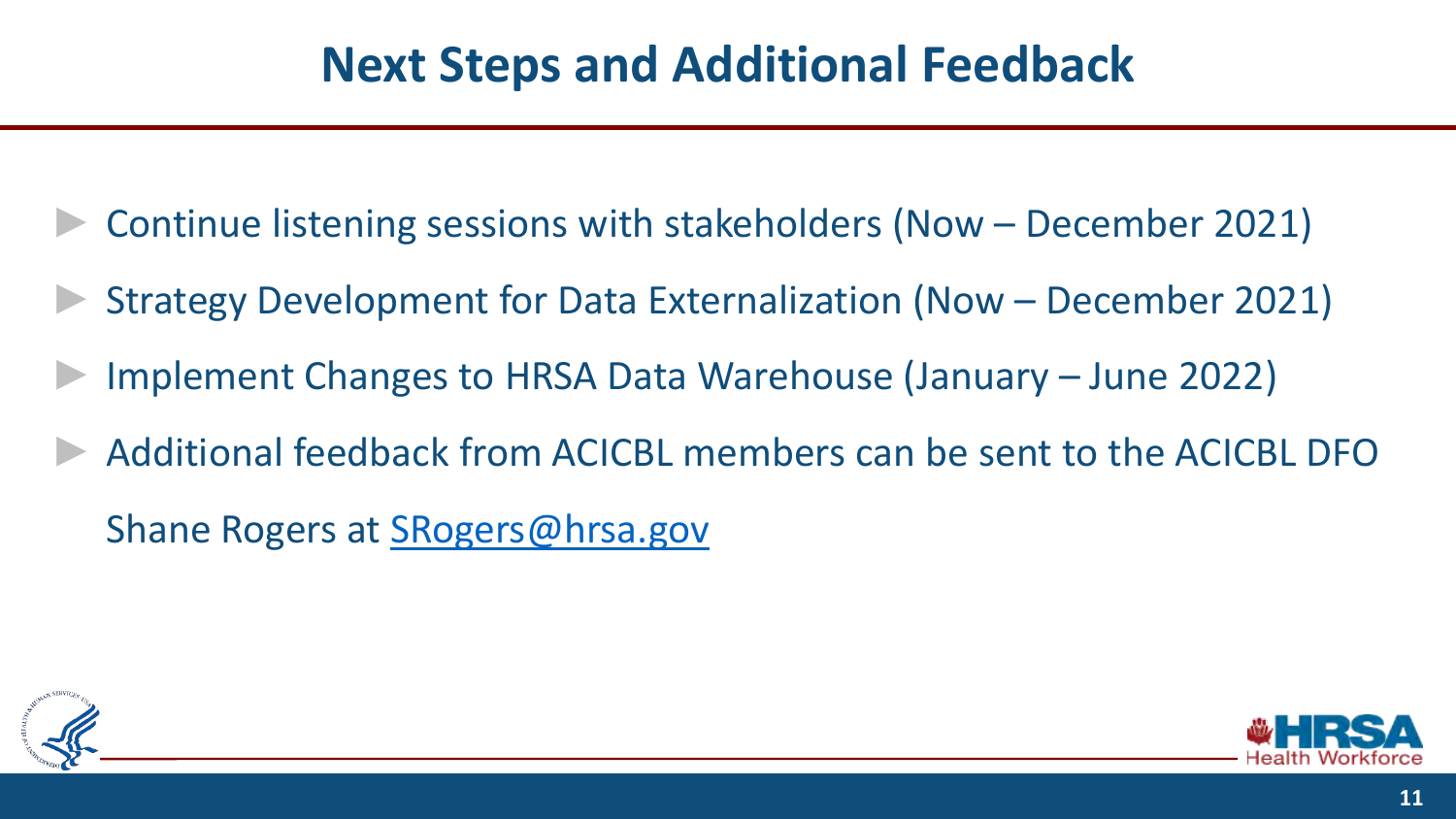#### **Support & Resources**

**Contact Us**

• Phone: 1-800-221-9393 (Customer Care Center); M-F, 8 a.m. to 8 p.m. ET, except federal holidays

Web: [http://nhsc.hrsa.gov](http://nhsc.hrsa.gov/) Virtual Job Fair: [http://jobfair.hrsa.gov](http://jobfair.hrsa.gov/)  Health Workforce Connector: <http://connector.hrsa.gov/>

Facebook: <http://facebook.com/nationalhealthservicecorps> Twitter: <http://twitter.com/NHSCorps>

LinkedIn: <http://www.linkedin.com/company/national-health-service-corps>